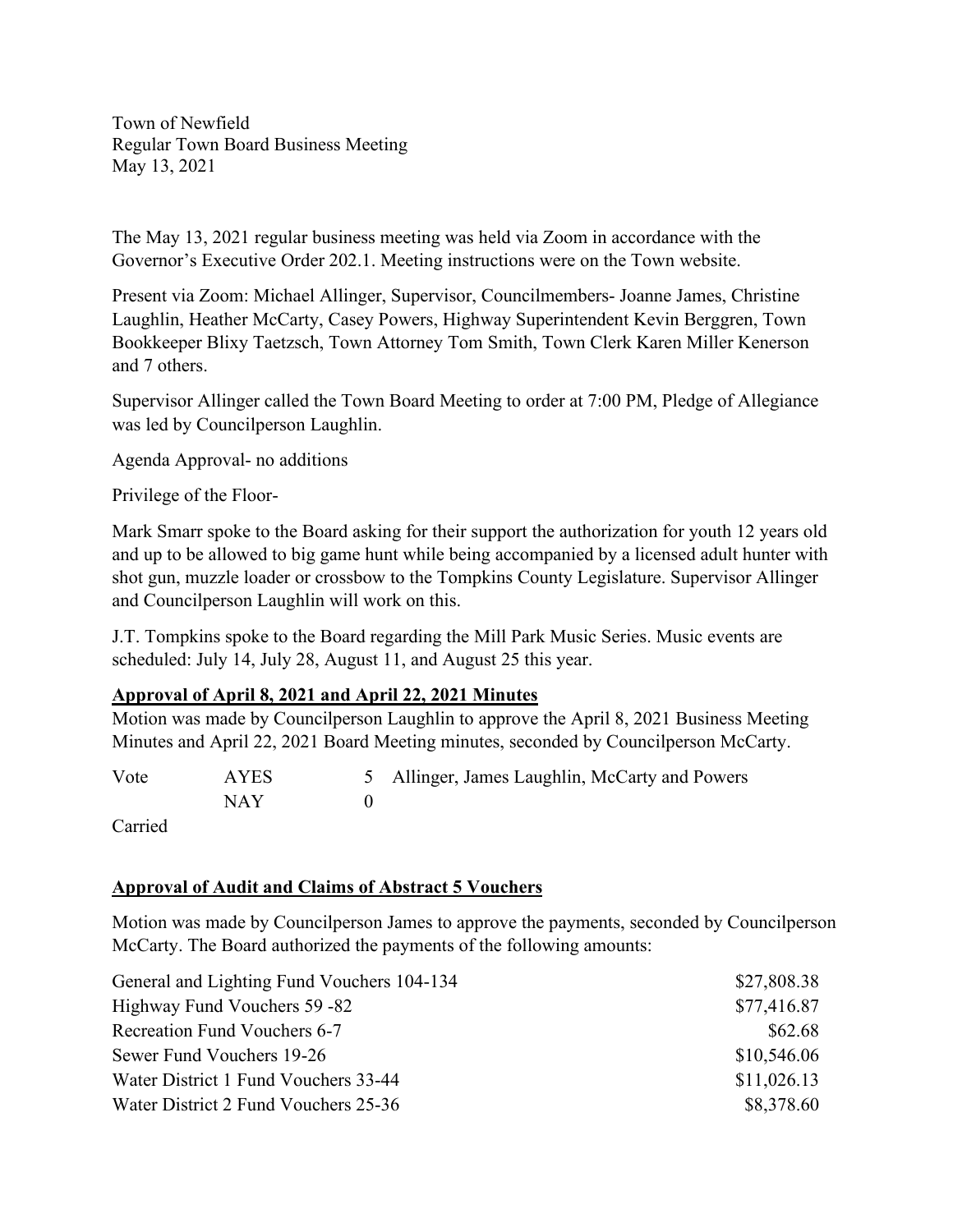Carried

# **Reports**

*Highway Department-* Highway Superintendent Kevin Berggren reported salt for the next season has been brought in and sand will be coming in next. The Burdge Hill Road paving project is complete and shoulders will be put in another week. Superintendent Berggren reviewed the roads being cut back along with intersections that will be replaced. Superintendent Berggren voiced concerns regarding negative comments on the Newfield Community Facebook page regarding a recent project. Supervisor Berggren invited members of the Town Board to ride with him to view town roads to see which roads he has slated for improvements and why.

*Water/Sewer Department*- Water Supervisor Berggren reported fire hydrants have been flushed. Water Supervisor Berggren stated the Town is still waiting for water withdraw permit from the DEC for the Pine Circle well. The home with the well issue seems to have been resolved with the Town flushing the well.

*Recreation-* Recreation Supervisor Austin Kuzcek reported spring programs were underway- T ball, Coach Pitch, Minors, Track and a girls' softball clinic. Fall programing is being discussed. Sumer Camp counselor applications will be closing soon with TC Personnel, interviews and hiring will begin soon. Mr. Kuzcek stated the safety walk thru with Tompkins County Health Department will take place next week. Counselor and camper applications are being accepted. Mr. Kuzcek commented the Van Kirk Road grass is looking good and that the basketball courts are being used.

*Code Enforcement*- Code Enforcement Officer Alan Teeter reported for the month April- 16 building permits were issued: roof replacement- 4, Decks- 2, single wide mobile homes- 5, Pool-1, Demolition- 1, Additions- 1, Shed- 1, and 1 conversion. The Burdge Hill solar project is almost complete pending inspection from Tompkins County Soil and Water. Mr. Teeter reported New York State is rewriting section of law giving the Code Enforcement Office the authority to enforce the law. He will be coming to the Town Board in the future to amend and update the local uniform code law currently used in the Town of Newfield. Mr. Teeter stated he had completed his in-service online code training.

*Planning Board*- Leo Tidd reported the final presentation by Cornell Design Connect will be May 26<sup>th</sup> via Zoom at 7:00 pm. The Solar Law revision draft recommendations is scheduled to be presented to the Town Board for review on May 27<sup>th</sup> as well.

*Tompkins County Legislature*- Representative David McKenna reported on the current Legislature happenings and stated he is willing to help with the recommendation to the County supporting youth big game hunting.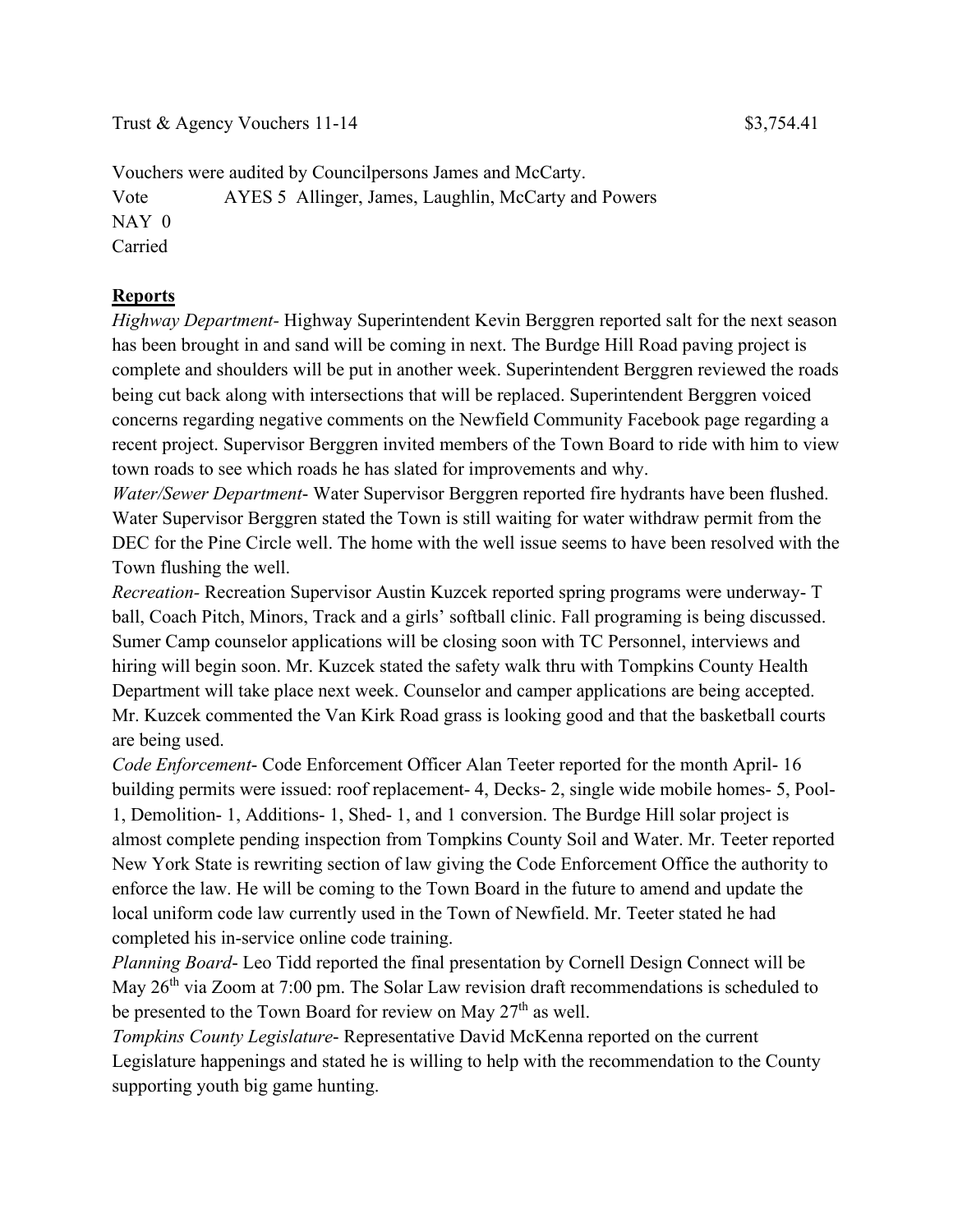*Finance and Personnel*- Bookkeeper Blixy Taetzsch reported the April 21 financial report reflect revenues that show increases that were not anticipated. Ms. Taetzsch also noted she has posted positions on the Tompkins County Personnel website for summer workers for Hamlet Beautification and summer camp. The fleet inventory for the greenhouse gas inventory has been uploaded. Ms. Taetzsch also reported she attended a webinar for drinking and wastewater funding and reported on possible grant possibilities for our community.

*Van Kirk Road Park*- Highway Superintendent Berggren reported the department has mowed the field and that the new mowing tractor cannot mow the hillside due to the cab, the old mowing tractor may be retained for that purpose. Supervisor Allinger stated the neighbor of the Mill Park has offered to mow the Mill Park. Due to liability issues the offer was declined.

*Climate Smart Communities*- Councilperson McCarty reported the greenhouse gas inventory has been submitted. Councilperson McCarty stated the committee is recommending the Town Board to adopt the New York Stretch Energy Code, looking into charging station grants for electric cars, the Power House open house demonstration will be Sunday, May 16 and a mini grant application has been submitted to the Newfield Community Council for a Clean Energy Heat Smart post card Campaign.

*EMC*- Michelle Henry reported on the EMC meetings and events.

*Supervisor's Report*- Supervisor Allinger reported the Bridge New York application has been submitted, the DEC application for the well #4 was incomplete and has been resubmitted and that Rowell Hill, Carter Creek Rd now have availability to Clarity Connect internet. Supervisor Allinger commented Junk Code Officer Randy Brown has sent out letters of concern. Councilperson James asked if it was the intent to continue having a Junk Code Officer if or when Mr. Brown were to step down from the position. Councilperson James asked if a stipend could be proposed for the position in the future. This will be discussed in the future.

#### **ACTION ITEMS**

*Approval of May 2021 Budget Modifications*

RESOLUTION NO. 32-2021 – Approval of May 2021 Budget Modifications WHEREAS, it is necessary to modify the 2021 budget based on updated estimates of revenues and expenses in 2021, and

WHEREAS, a detailed listing of each budget adjustment by Fund has been provided below, be it therefore

RESOLVED, that the Newfield Town Board approves the budget modifications as outlined below.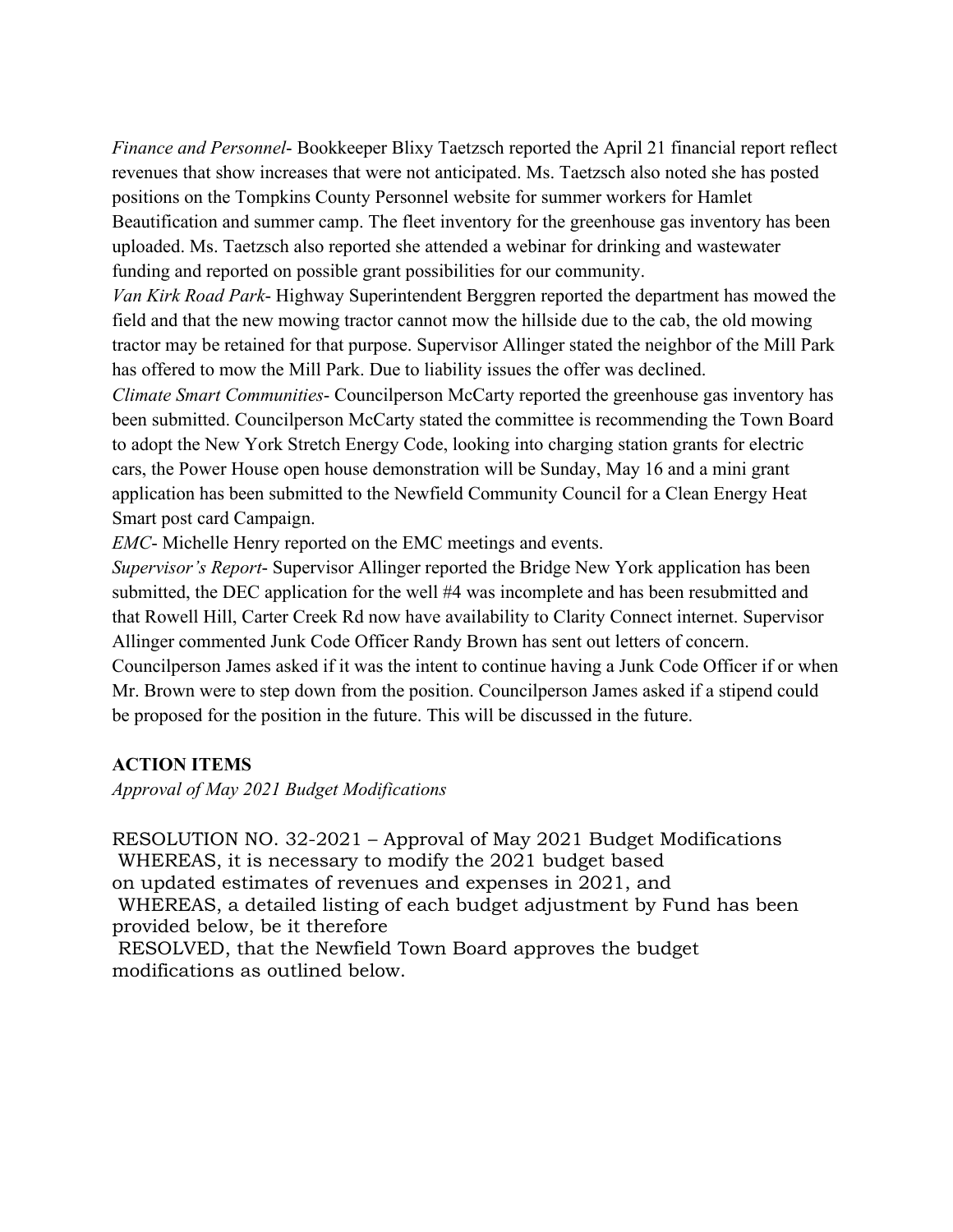| Account#                      | Account Name        | Original Budget | Increase/<br>(Decrease)  | Modified Budget |
|-------------------------------|---------------------|-----------------|--------------------------|-----------------|
| HIGHWAY FUND EXPENSES         |                     |                 |                          |                 |
| DA5130.463                    | Machinery - Repairs | 60,000.00       | \$ (25,000.00)           | Ŝ<br>35,000.00  |
| DA5130.46                     | Machinery - Parts   | 25,000.00       | 25,000.00<br>s.          | 50,000.00       |
| Total Expenditure Adjustments |                     |                 | $\overline{\phantom{a}}$ |                 |

Motion was made by Councilperson Laughlin approving the May 2021 budget modification as presented. Motion seconded by Councilperson Powers.

Vote AYES 5 Allinger, James, Laughlin, McCarty and Powers NAY 0 Carried

# **OLD BUSINESS**

# *Adoption of the NY Stretch Code*

Planning Board Chair Leo Tidd spoke on behalf of the Planning Board supporting the Town Board to adopt the NY Stretch Code. Councilperson McCarty commented if the Town were to adopt the NY Stretch Code there is \$5,000.00 incentive grant as well as points towards other grants. Councilperson McCarty will present a draft law at the May 27, 2021 meeting.

# *Board Room AV Equipment*

Supervisor Allinger and Rene Carver reviewed the proposal to upgrade the Board Room with AV equipment to further enhance the room for video conferencing. Because of the door the room will need to be reconfigured to best use the proposed equipment. The proposal quote is \$3,079.87.

Motion was made by Councilperson James to approve the video conferencing solution as proposed by Mr. Rene Carver, seconded by Councilperson Powers.

Vote AYES 5 Allinger, James, Laughlin, McCarty and Powers NAY 0 Carried

# *Tentative- I & I Results and next steps*

May Sharif from Hunt Engineering gave an overview of the inflow and infiltration study report and recommendations with cost summary. Recommendations included septic tank rehabilitation, septic lid lift or replacement, seal replacement, adding an enhanced flow monitoring system with added billing for that user's use, home inspections to confirm sump pumps are not being discharged to the septic tank, possibly adding a master meter to the system and adding manholes enabling the use of televising for problems. It was suggested to send letters to property owners regarding the inspection findings and recommendations.